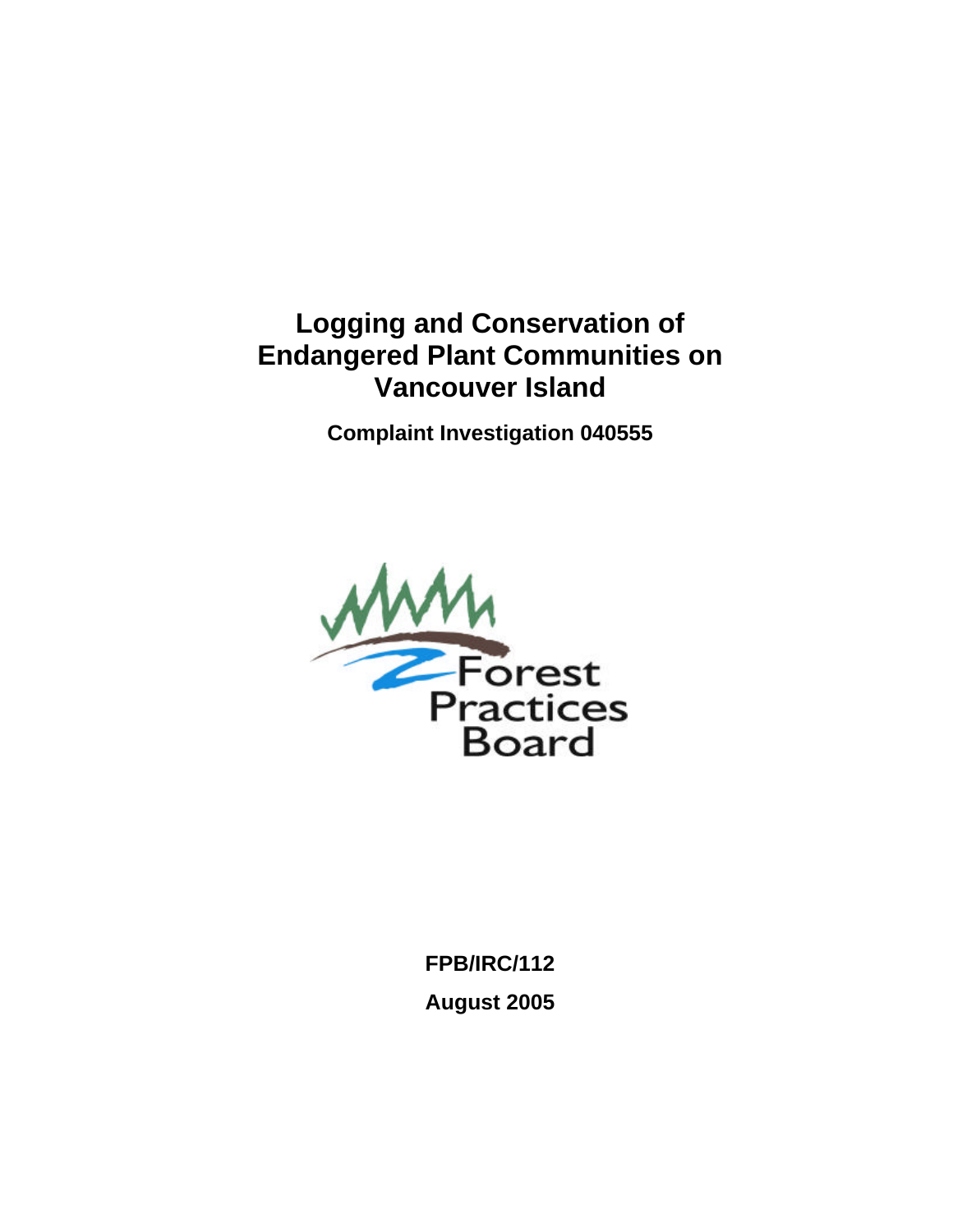# <span id="page-1-0"></span>**Key Concepts and Terms**

**Plant community** ‐ A natural plant community is a unit of vegetation with a relatively uniform species composition and physical structure. Natural plant communities also tend to have characteristic environmental features such as bedrock geology, soil type, topographic position, climate, and energy, nutrient and water cycles.

**Element occurrence** ‐ An area of land in which a natural plant community is, or was present. An Element Occurrence should have practical conservation value for the Element (plant community) as evidenced by potential continued (or historic) presence and/or regular recurrence at a give location. For community Elements, the element occurrence may represent a stand or patch of a natural community, or a cluster of stands or patches of a natural community.

**Vulnerable** ‐ Particularly sensitive to human activities or natural events. Found only in a restricted range (even if abundant at some locations), or because of other factors making it vulnerable to extinction or elimination.

**Apparently secure community** – May be uncommon but not rare. More than 80 occurrences.

**Viable occurrence** ‐ the probability of persistence of an occurrence based on its size, condition, and landscape context. It is likely that, if current conditions prevail, the occurrence will persist for a period of time, typically 20‐100 years depending on the species or community.

**Climax** – culminating, self‐replacing stage in plant succession that is relatively stable and persists for long periods relative to earlier stages.

**Biogeoclimatic ecosystem classification** – a classification system that groups together ecosystems with similar climate, soils and vegetation.

**Species‐at‐risk** ‐ A formal designation by the Minister of Environment of species or plant communities impacted by forest or range practices. Designation is required before habitat can be protected under the Identified Wildlife Management Strategy (IWMS) under the Code and now the *Forest and Range Practices Act*. A more comprehensive list of species vulnerable to extirpation or extinction in BC is maintained by the Conservation Data Centre.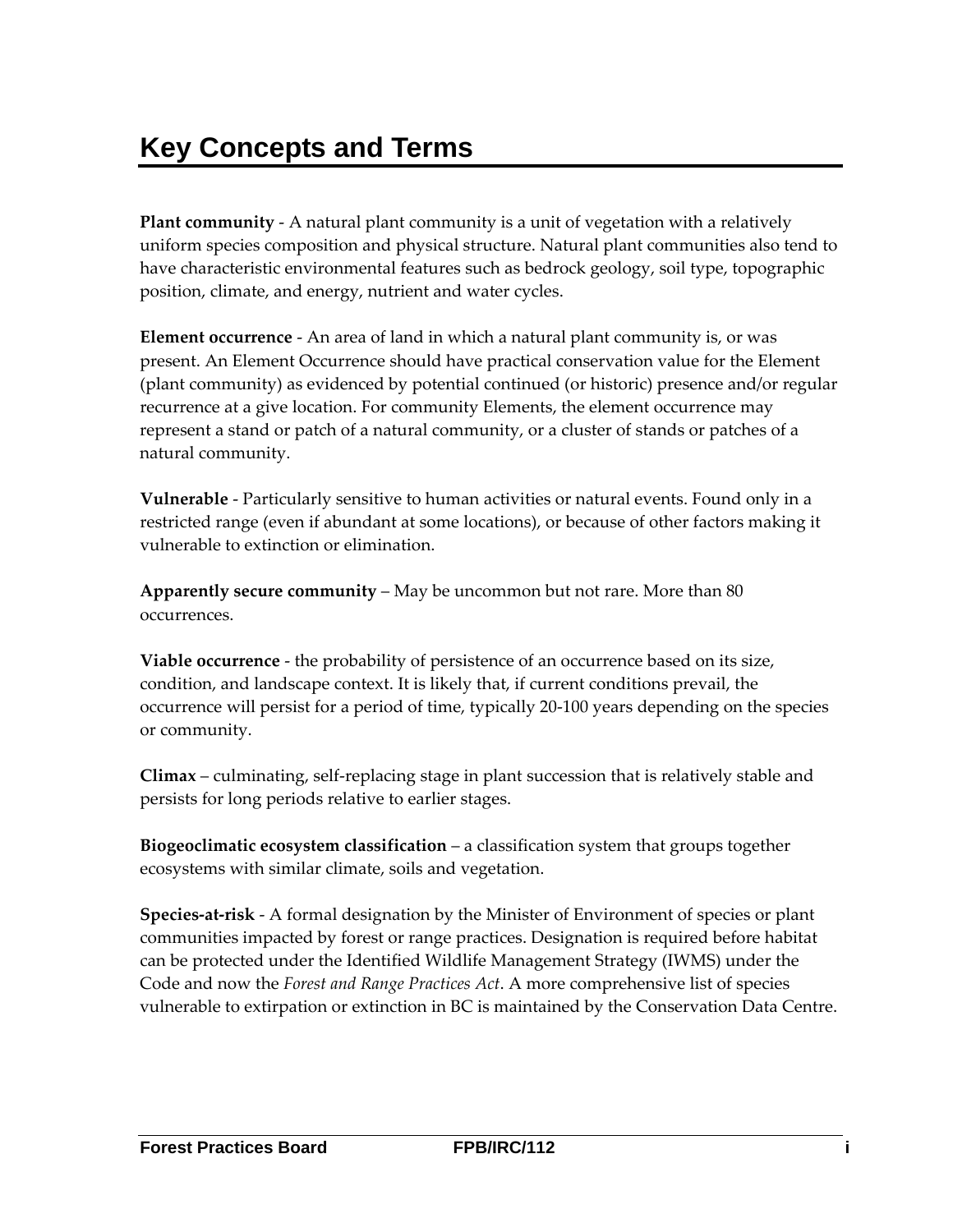## **Table of Contents**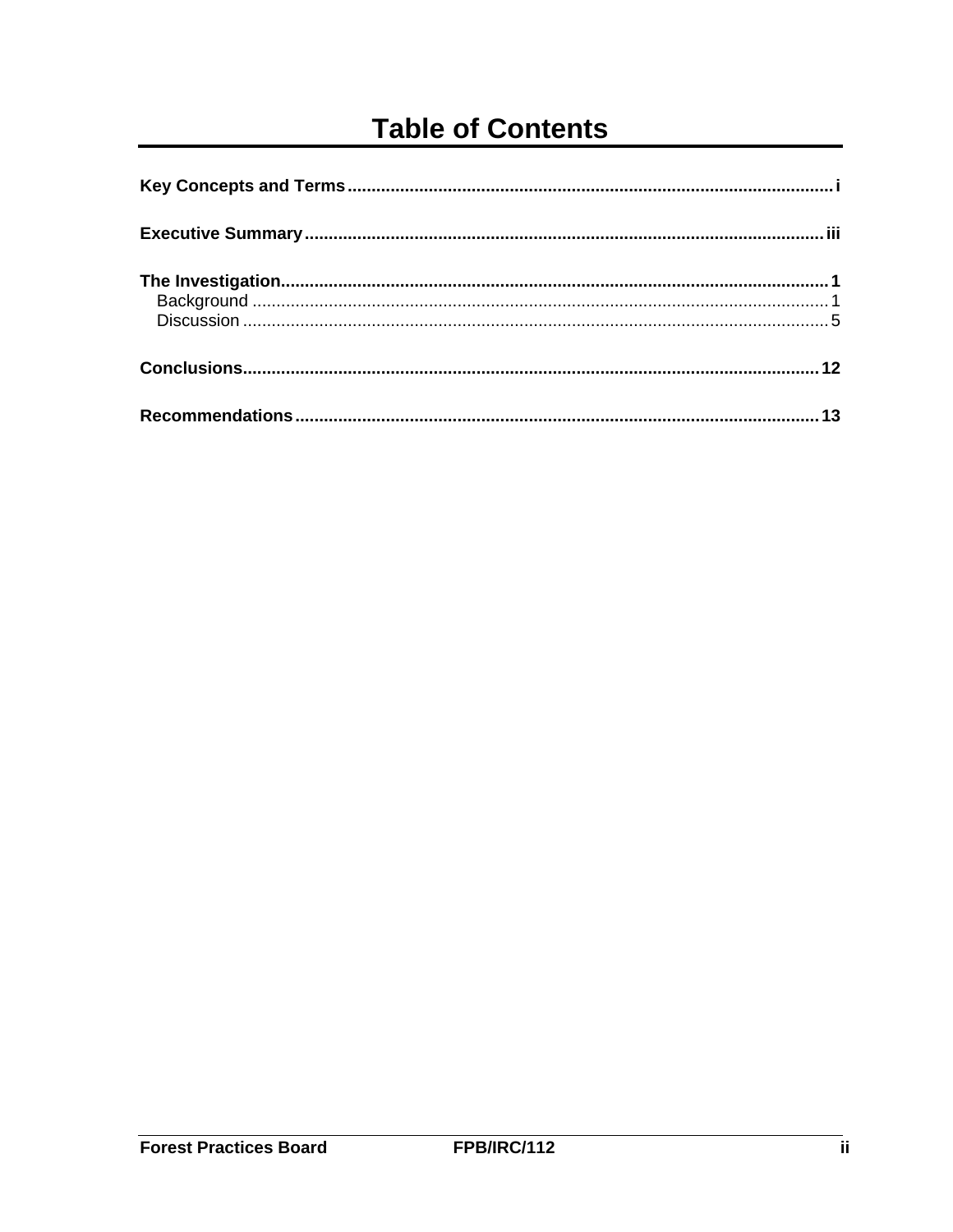### <span id="page-3-0"></span>**Background**

This investigation began with a complaint, from the Carmanah Forestry Society, about the approval of an amendment to the BC Timber Sales Program's 2000‐2004 forest development plan, located on the east coast of Vancouver Island in the South Island Forest District. The complainant asserted that the district manager did not adequately consider information about "red‐listed" (endangered or threatened) plant species and their occurrences in younger forests located in the proposed logging area. The complainant was concerned that continued timber harvesting will eliminate all such plants in the area.

The east coast of southern Vancouver Island is highly fragmented and is dominated by private land with small pockets of Crown land. There is also very little old forest remaining on the landscape. The provincial Conservation Data Centre (CDC) has identified 33 red‐ listed plant communities that are likely to occur in the two biogeoclimatic units that make up the area of the approved plan. All the plant communities are identified as being either at "very high" or "high" risk of extinction.

The Board investigated whether it was reasonable for the district manager to be satisfied that the amendment would adequately manage and conserve red‐listed plant communities. The Board reviewed what information the district manager considered, and the risk assessment process the district manager followed to be satisfied that the plan would adequately manage and conserve the forest resources.

The district manager's decision only applied to Crown land within the plan area, and did not consider how many occurrences of red‐listed plant communities on Crown land were needed to adequately conserve the plants, assuming that most of the plants on private land could be lost due to development.

The district manager considered expert advice from the CDC, Ministry of Environment<sup>[1](#page-3-1)</sup> (MOE) staff and a hired consultant, all indicating that red‐listed plant communities were at high risk of extirpation on the east coast. Senior managers of MOE and the Ministry of Agriculture and Lands<sup>[2](#page-3-2)</sup> (MOAL) also provided policy advice.

<span id="page-3-1"></span><sup>&</sup>lt;u> 1989 - Johann Stein, marwolaethau a bh</u> <sup>1</sup> Formerly called the Ministry of Water, Land and Air Protection. This report refers to the ministry by its new name, the Ministry of Environment.

<span id="page-3-2"></span><sup>&</sup>lt;sup>2</sup> The Ministry of Sustainable Resource Management at the time. Land use planning responsibility has since been transferred to the new Ministry of Agriculture and Lands and this report refers to the new ministry.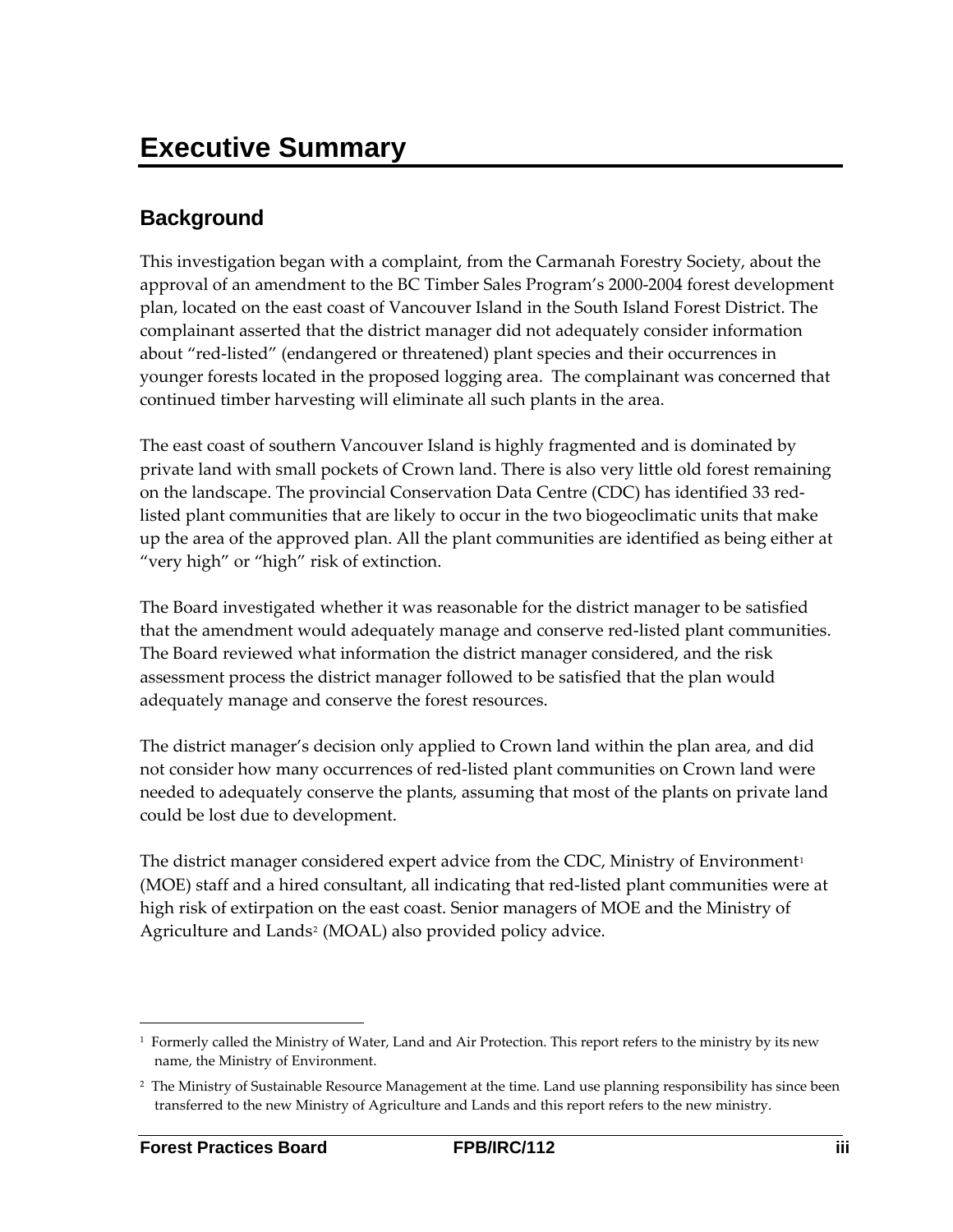For the cutblocks in one of the biogeoclimatic units, the coastal Western hemlock ecosystem (CWHxm1), the district manager believed the amount of remaining forest stands was sufficient to ensure that there would be red-listed plant communities remaining, and that the area proposed in the cutblocks would not significantly increase the risk that these plant communities would be extirpated. The Board finds that decision to be reasonable.

However, for the cutblocks in the other biogeoclimatic unit, coastal Douglas fir (CDF), the district manager believed that areas covered by the proposed cutblocks were not high priorities for conservation. The Board found there was insufficient information for the district manager to approve logging, as no site assessment was done to verify whether the red‐listed plants were actually present in this part of the plan area, or how important occurrences of these plant communities might be for conservation purposes. There is very little of this particular ecosystem remaining in this area, and the red‐listed plant communities within it are at very high risk of becoming extirpated. For these reasons, the Board finds that the decision to approve harvesting in the CDF ecosystem was not reasonable.

### **Board Commentary**

This investigation relates to an issue that has come up a number of times in recent Board work: tools are lacking or inadequate to protect endangered and threatened plant species and plant communities on Crown forest lands on the Lower Mainland and Southeast Vancouver Island**.**

In deciding on approval of the amendment, the district manager was placed in a difficult position by government policy and by the lack of resource information from other ministries. The decision was made with a limited Crown landbase; limited tools to manage the red‐listed plant communities; limited information about red‐listed plant communities; and a limited ability of agencies to collect resource information.

In the end, given the significant risk of extirpation and the lack of information on the actual presence of red listed plant communities and their possible conservation value, the Board found that the district manager's rationale of relying primarily on old‐growth management areas (OGMAs) and possible wildlife habitat area (WHA) options to manage red‐listed plant communities elsewhere in the CDF zone was not reasonable. In taking this position, the Board recognizes that there is always risk with development and this does not in itself mean a plan should not be approved. The specific circumstances of individual cases should determine the level of caution that is needed, in particular the risk of extirpation of a species or plant community.

Since the district manager approved the amendment, a new list of species‐at‐risk was approved by the Minister of Water, Land and Air Protection, in 2004. The list no longer includes any plant communities, further limiting the tools available for conservation.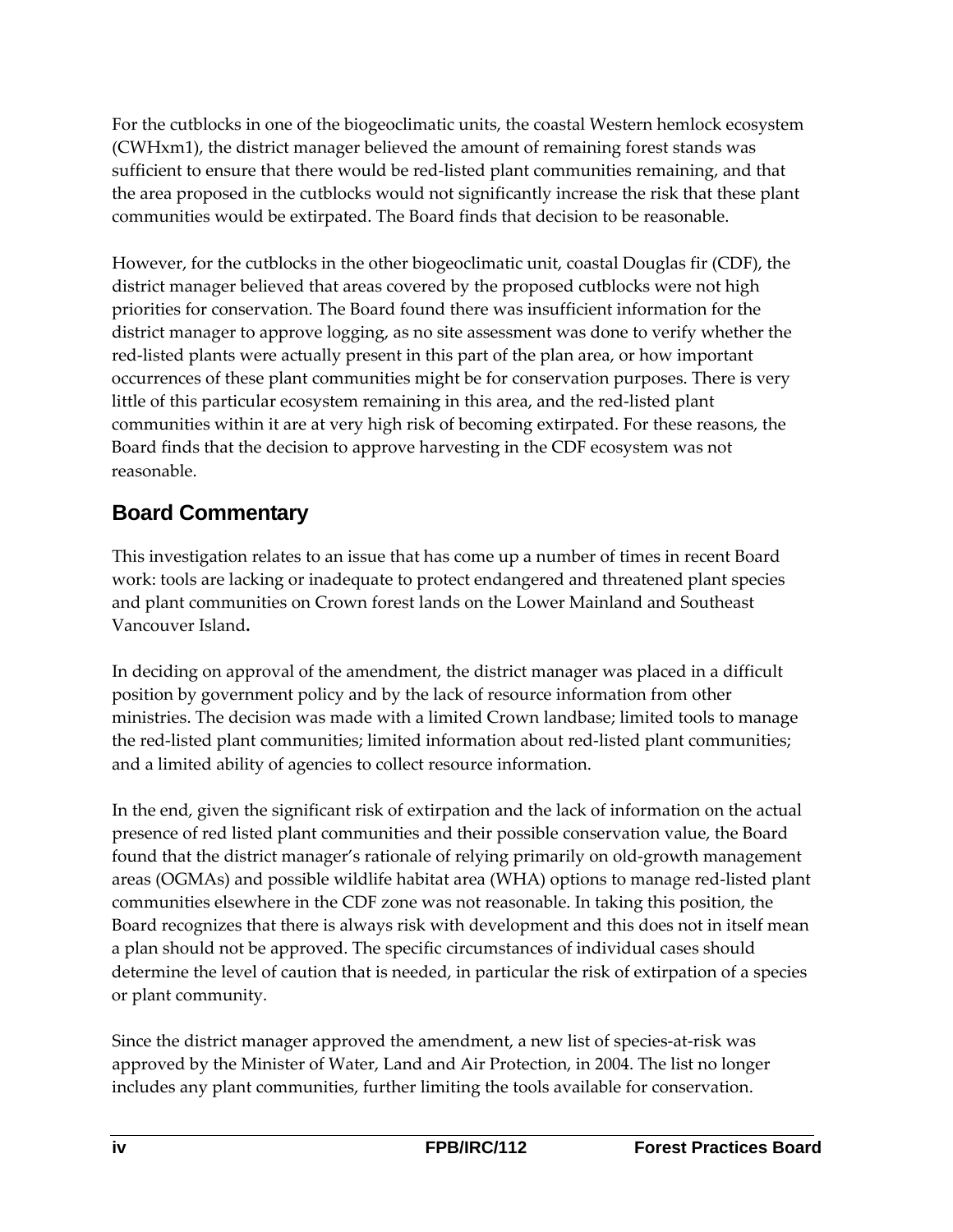Without this formal designation, the Minister of Environment can not designate a WHA, which is one of the few tools available to conserve red-listed plant communities.

It is apparent to the Board that there is currently no effective mechanism in place to adequately conserve red‐listed plant communities on the Crown forest landbase on Southeast Vancouver Island.

#### **Summary of Recommendations[3](#page-5-0)**

As a result of this investigation, the Board is recommending that government agencies develop a protocol for assessing red‐listed plant communities, and ensure site assessments are conducted to locate these communities, before approving any further logging within the CDF ecosystem.

The Board is also recommending that government review old‐growth retention targets to determine if they are sufficient to provide protection for red‐listed plants over the long term. The Board recommends that government put a high priority on designating, as species-atrisk, those red‐listed plant communities in the coastal Douglas fir ecosystem that may be affected by forest management on Crown land, and establishing wildlife habitat areas to conserve those plant communities.

The Board also supports an Interagency Management Committee's recommendation that government review, and consider increasing, the one percent timber supply cap for creating new wildlife habitat areas in the South Island Forest District.

<u> 1989 - Johann Stein, marwolaethau a bh</u>

<span id="page-5-0"></span><sup>&</sup>lt;sup>3</sup> See page 17 for the full text of recommendations.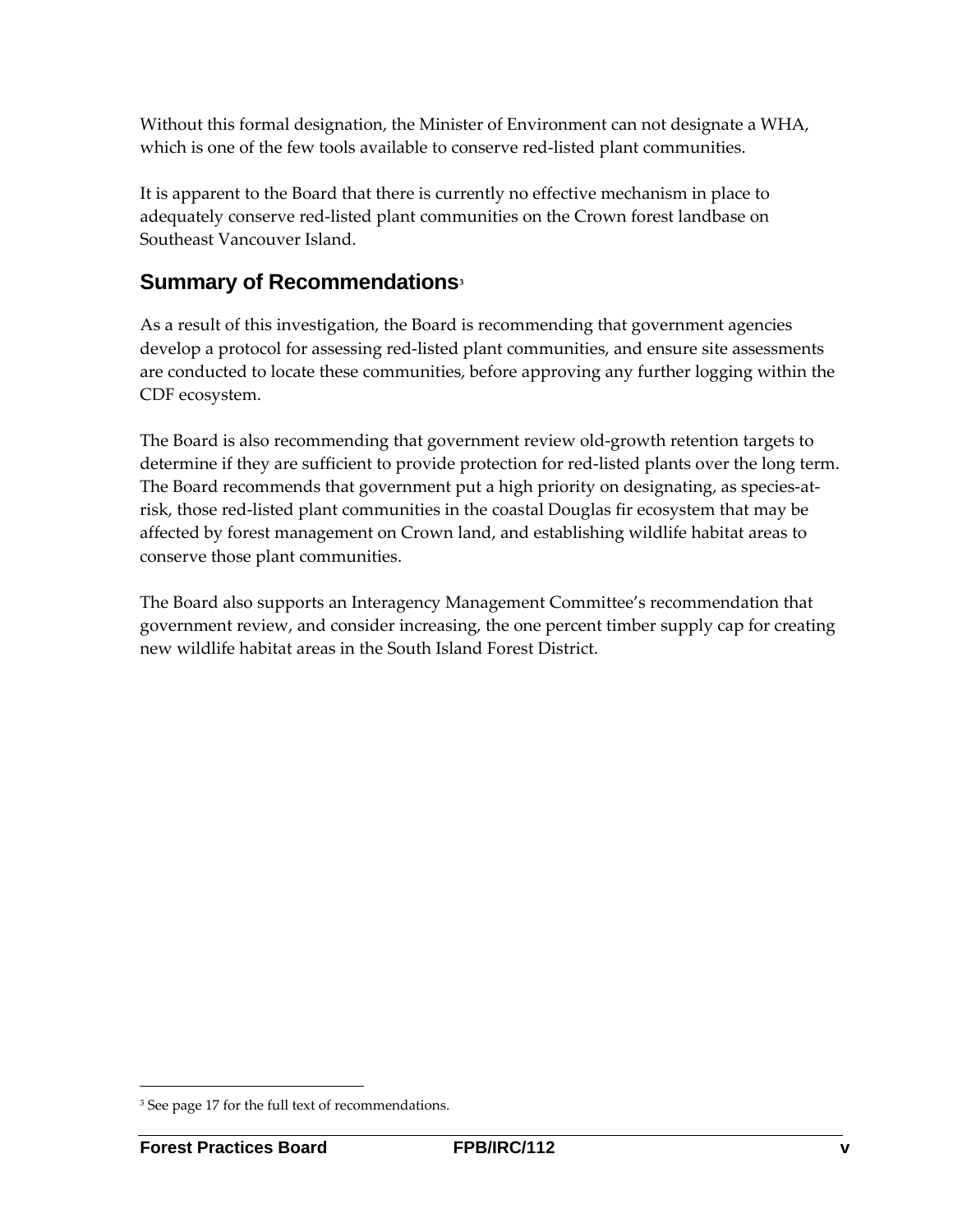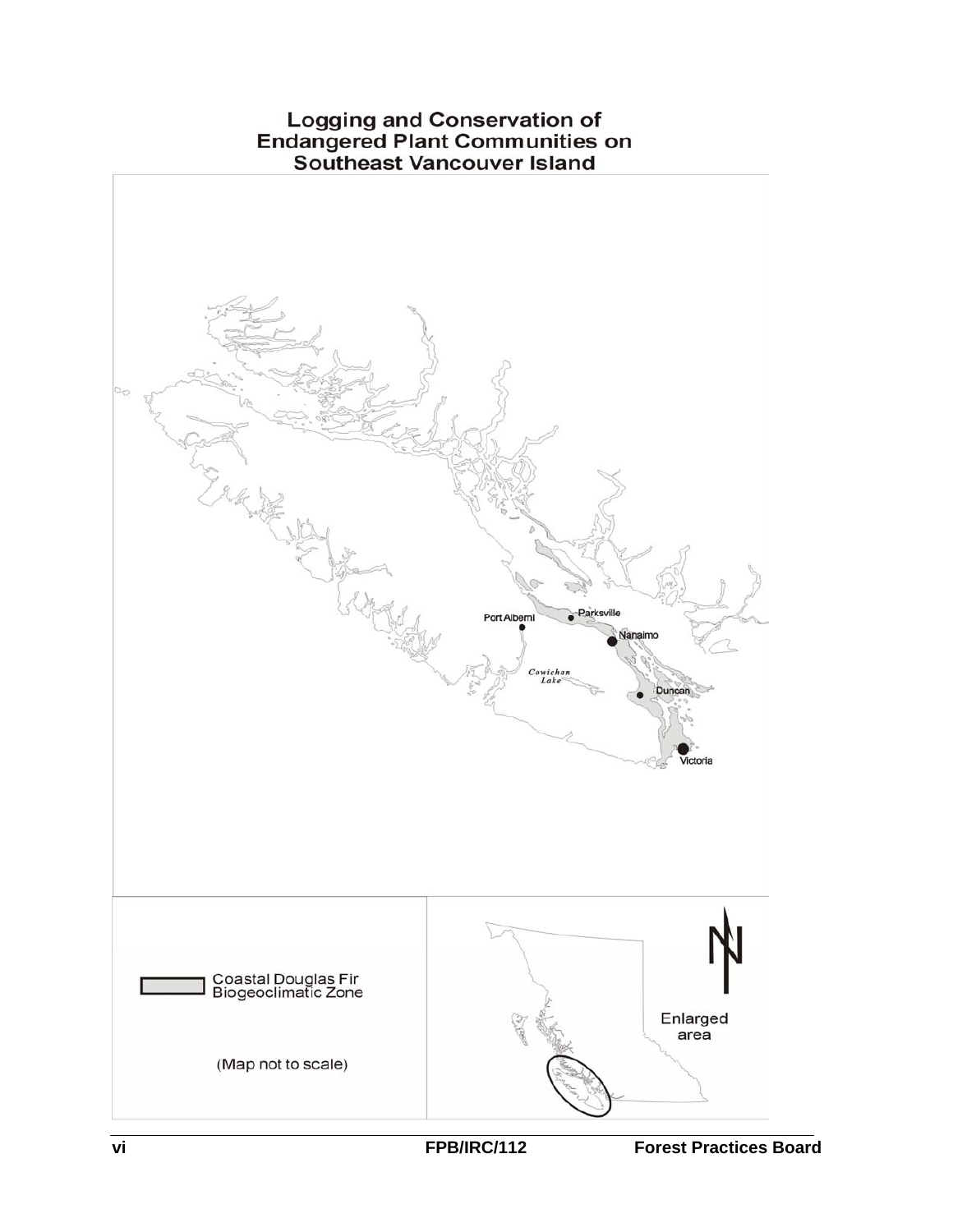# <span id="page-7-0"></span>**The Investigation**

On April 23, 2004, the Board received a complaint from the Carmanah Forestry Society (the complainant) about the approval of an amendment to the BC Timber Sales Program's 2000‐2004 forest development plan, located in the South Island Forest District. The complainant asserted that the district manager did not adequately consider information about "red‐listed" plant communities, and their occurrences in younger forests, when deciding to approve the amendment. Red‐listed plant communities are extirpated (locally extinct), endangered, or threatened. The complainant was concerned that the district manager did not adequately consider the status of these plant communities, or concerns that continued timber harvesting will lead to their extirpation.

Initially, the complainant asked the Board to request an administrative review of the approval of the amendment. The Board declined because there was no indication of a legal error in the preparation of the plan. Instead, the Board proceeded with a complaint investigation, examining whether the district manager's approval of the forest development plan amendment was reasonable, considering the concern about red‐listed plant communities.

### **Background**

Managing Crown forests on southeast Vancouver Island is challenging because Crown forests consist of small pockets of land scattered over a large landscape dominated by private lands. The dispersed and fragmented forest creates unique challenges for managers dealing with conservation issues. The landscape as a whole contains very little old forest, due to past logging and urban development. Southeast Vancouver Island contains two biogeoclimatic units with significant conservation issues: the CDF, the coastal Douglas fir zone, and the CWHxm1, a subzone of the coastal Western hemlock zone. These two ecosystems make up much of southeast Vancouver Island and most of it is on private land, beyond direct government control. These ecosystems have been described by provincial government staff as among the most vulnerable to extirpation in the province.

The BC government's Conservation Data Centre (CDC) ranks species in terms of vulnerability and manages a conservation database for use by the public and government. The CDC provides information and expert opinion on the status of species for government, licensees and the public to use on a voluntary basis. Species are ranked based on vulnerability to extirpation, with those on the red‐list considered the most vulnerable.

The CDC has identified 20 red-listed plant communities containing different combinations of plant species (e.g., Douglas‐fir/dull Oregon‐grape) that are expected to occur within the CDF biogeoclimatic unit, and 13 that are expected to occur within the CWHxm1 subzone. All the plant communities are identified as either "critically imperilled" or "imperilled"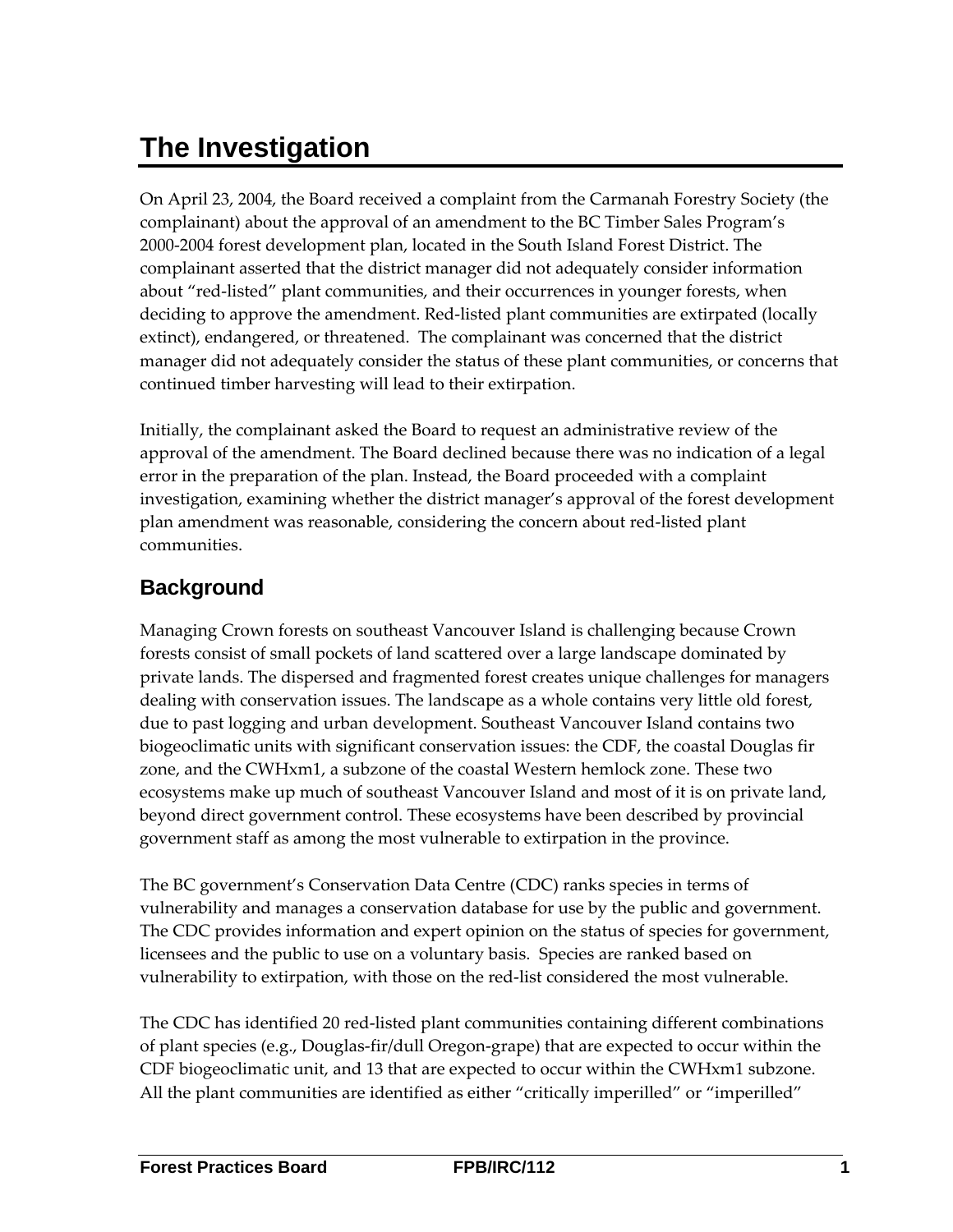within the province and many in the CDF are being considered for the same designation globally. Critically imperilled communities are described as being at very high risk of extinction and may have fewer than five known viable occurrences in the province. Imperilled communities are at high risk of extinction and may have fewer than 20 known viable occurrences. The CDC website indicates that it takes 80 occurrences for a community to be considered apparently secure, but the number of occurrences is less significant than other factors, such as continued habitat loss.

Red‐listed plant communities are only fully developed (in terms of the type and number of plant species and their distribution) at the old‐growth forest successional stage, but there is a high likelihood that any forest stand in the CDF or CWHxm1 will contain a red‐listed plant community. However, more information than just the presence of red‐listed plant communities is needed to know if the site is important for conservation. Occurrences of red‐ listed plant communities also need to be assessed for their conservation viability. The size and condition of an occurrence of a plant community are important factors. The best sites in the second growth forests on southeast Vancouver Island are those with veteran trees and predominantly natural regeneration, particularly where the sites were only lightly disturbed by the original harvesting activities.

The CDC makes information available to help identify red‐listed plant communities in the field. Until 2003, the CDC website only included information about occurrences of red‐listed plant communities in older forests. This created a misunderstanding that rare plant communities occurring in younger forests were not important for conservation. The CDC concluded that this misunderstanding had significant negative consequences for the protection of rare plant communities. Given the rarity of these sites, occurrences in younger forests may actually be very valuable for conservation because they will develop into old forest plant communities.

The complaint concerned cutblocks located in resource management zone (RMZ) 34 on southeast Vancouver Island. RMZ34 is classified as a "general management zone" by the Vancouver Island Summary Land Use Plan (VISLUP). The plan does not establish legal objectives specifically for red‐listed plant communities, but contains a general biodiversity strategy: to generally maintain existing old seral forests and stand features. In addition, the strategy calls for recruitment of old seral forest features, through stand level management practices, wherever biodiversity conservation at the landscape level is not practical.

In RMZ 34, the VISLUP states that the CDF (in the Nanaimo Lowlands), as well as the CWHxm1 and xm2 ecosystems, are underrepresented in protected areas. Old forest in these ecosystems is rare. Although private land in the southeast area of the island is not part of the plan, the VISLUP technical team considered the biodiversity risks and benefits associated with these areas when developing biodiversity direction for the plan area.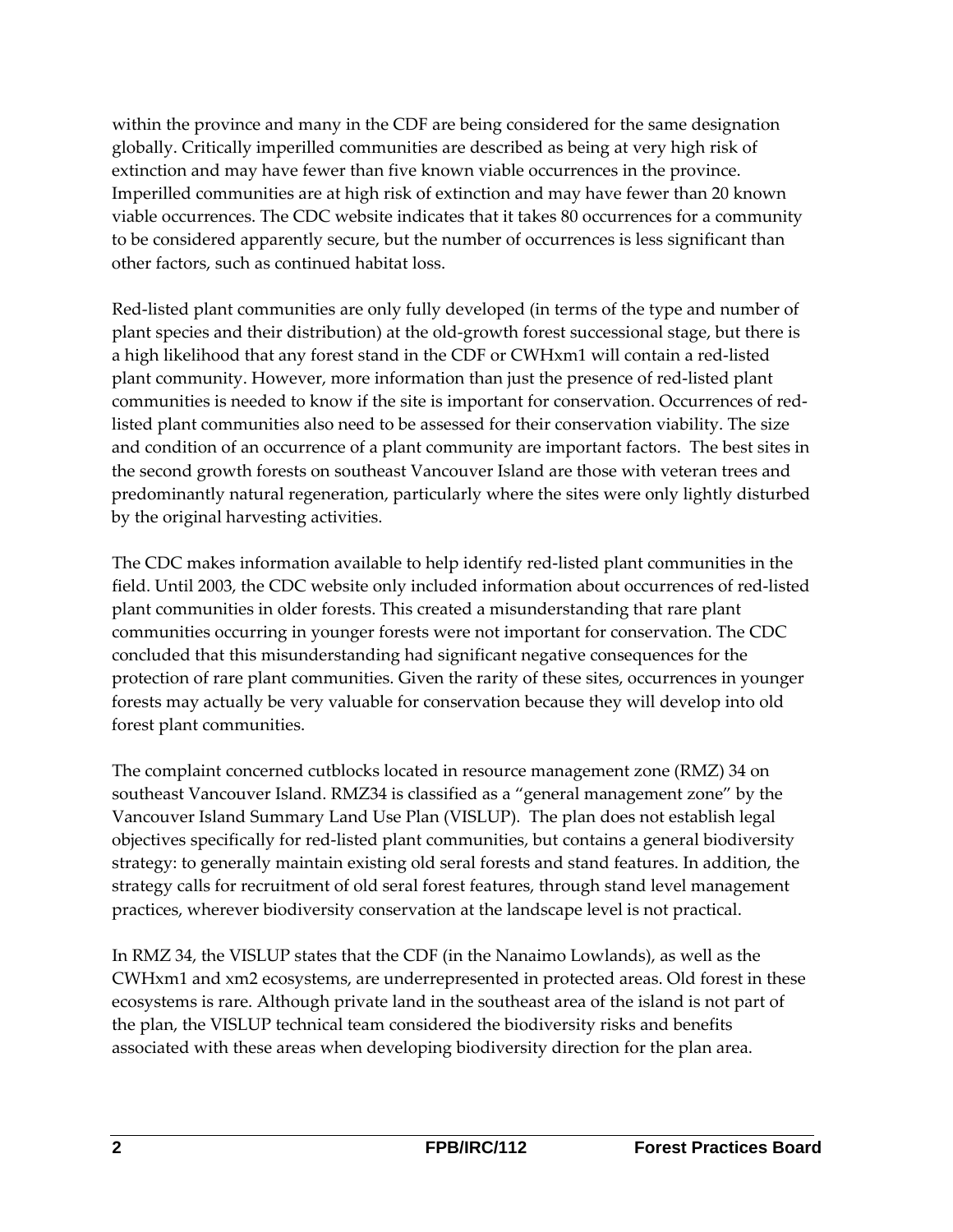In February 2002, the BC Timber Sales Program<sup>[4](#page-9-0)</sup>(BCTS) and MOAL commissioned Holt and Mackinnon<sup>[5](#page-9-1)</sup> to produce an old-growth strategy for the Crown land on southeast Vancouver Island. The strategy was to be framed within the context of landscape unit planning and include recommendations for old‐growth management. It was also to recommend alternative approaches to forest management to increase biodiversity values. The report provided information for a larger planning project by MOAL and was not specifically for forest development planning. It identified that at least half of the plant communities occurring on southeast Vancouver Island are provincially rare or endangered and most of the other plant communities are vulnerable.

The report authors noted that, if there is little or no old growth on the private landbase, the target amount of old seral forest to be set aside will be much less than is necessary to maintain a viable population, resulting in a very high risk to biodiversity values. The authors recommended that old seral retention objectives be based on a percentage of the total amount of forest area (private plus Crown land), not just the area of Crown land. In the short term, given the high risk, the authors recommended that as much old growth as possible should be set aside on Crown land. The authors also stated that it will be up to private forest landowners to increase the likelihood of success, by adopting similar strategies and working with the province to maintain the rare ecosystem. They recommended that a coordinated plan to manage old growth values be developed.

In April 2003, BCTS advertised an amendment to its 2000‐2004 forest development plan (FDP) for the Cowichan operating area, including RMZ 34. MOE staff provided comments to BCTS on the amendment and on the issue of conserving red‐listed plant communities. MOE was concerned about how BCTS would address the issue of red‐listed plant communities, and asked that there be no further logging of forests likely to contain them until MOE completed a conservation strategy. MOE wanted to assess all areas first, and pick the best remaining candidates for designation as wildlife habitat areas (WHAs).

It is significant that WHAs could only be designated for habitat of organisms that have been designated as "species-at-risk" by the deputy minister of MOE<sup>[6](#page-9-2)</sup>. When this amendment was being considered for approval, only one CDF plant community had been designated, so protection through WHA designation would have very limited application in this case.

MOE staff also raised the CDC's concern about the importance of younger forest occurrences, and the need to manage all red‐listed plant communities. BCTS promised to consult with MOE staff during cutblock layout if red‐listed plant communities were present. BCTS provided the district manager with the correspondence from MOE regarding the amendment and red‐listed plant communities.

<u> 1989 - Johann Stein, marwolaethau a bh</u>

<span id="page-9-0"></span><sup>4</sup>At the time, this program was known as the Small Business Forest Enterprise Program.

<span id="page-9-1"></span><sup>5</sup> *Old Growth Strategy for Southeast Vancouver Island,* R. Holt and G. Mackinnon.

<span id="page-9-2"></span><sup>6</sup> This authority now rests with the Minister of Environment.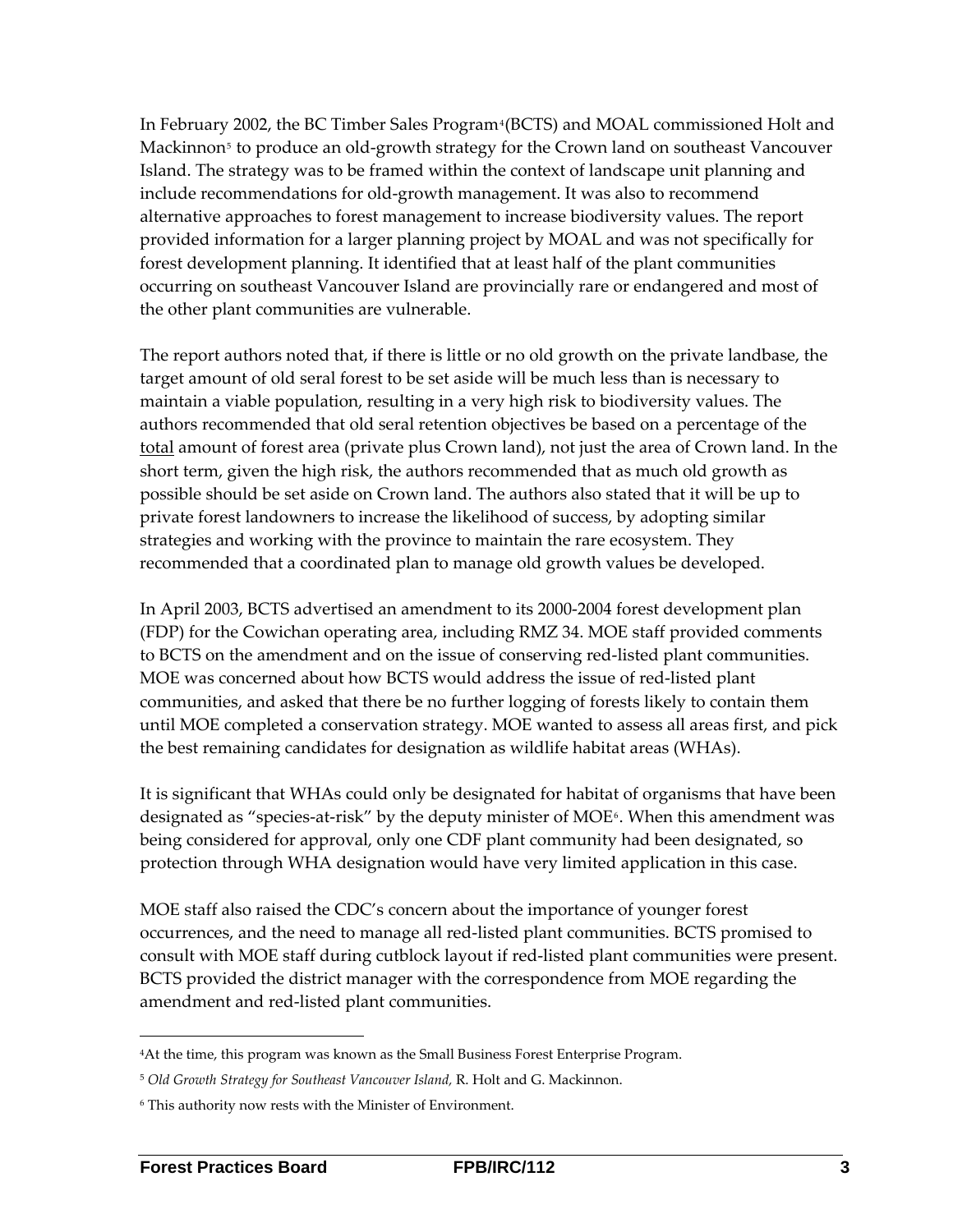Information was prepared for the Minister of Sustainable Resource Management to decide on the balance of social needs and biodiversity issues in this area. However, it never went to the minister for a decision and, without new direction, the regional director of MOAL and regional manager of MOE sent a letter<sup>[7](#page-10-0)</sup> to the district manager, regarding FDPs and biodiversity issues on the east coast of the island. They said: "Addressing this issue at an operational level through review of forest development plans has not proven an effective means of addressing critical conservation objectives, or with preservation of economic opportunities within and outside forestry." They advised that decision makers should continue to use existing land use direction such as VISLUP in making their decision. "At appropriate times, strategic land use direction may be changed, however government agencies are not to make ad hoc changes to land use direction based on individual pieces of new science and operational decisions." Instead, the letter said that MOE staff would accelerate the identification of wildlife habitat areas (WHAs) to "protect critical habitat and provide increase certainty for economic development." They said that the issue of biodiversity would be discussed and dealt with by the Coast Interagency Management Committee (IAMC). They also indicated that the Coast IAMC would determine how land use direction would be assessed to determine if changes were warranted.

BCTS submitted the amendment for approval in March 2004. It contained three cutblocks covering 66 hectares in the CDF and 13 cutblocks totalling 762 hectares in the CWHxm1. The cutblocks are located mainly in early mature forests. The presence or absence of red‐listed plant communities was not known because an assessment to determine presence and condition had not been done on the blocks. Of the four landscape units included in the area of the amendment, two are managed at an intermediate biodiversity emphasis level and two are managed at a lower biodiversity emphasis level. [8](#page-10-1) The amendment was approved in April 2004.

In March 2004, MOE staff wrote to BCTS and the Ministry of Forests and Range<sup>[9](#page-10-2)</sup> (MOFR) district regarding a cutblock that was not part of the amendment under investigation. Of relevance to this investigation, the letter said that there was insufficient information to advise the district manager whether red‐listed plant communities were likely to be in the cutblock. MOE did not believe that a field review of blocks with characteristics associated with red-listed plant communities would be beneficial, because there was inadequate expertise available in both MOFR and MOE. MOE suggested that BCTS retain a qualified expert to assess such sites.

<span id="page-10-0"></span><sup>7</sup> Letter from Regional Director, MSRM and Regional Environmental Stewardship Manager, MWLAP, to District Manager, South Island Forest District, May 12, 2003.

<span id="page-10-1"></span><sup>8</sup> The VISLUP assigned a biodiversity emphasis option to each landscape unit within RMZ 34 using the *Landscape Unit Planning Guide* designations of lower, intermediate and higher emphasis. The level of management for biodiversity increases from the lower to the higher biodiversity emphasis.

<span id="page-10-2"></span><sup>9</sup> The ministry was called the Ministry of Forests at the time.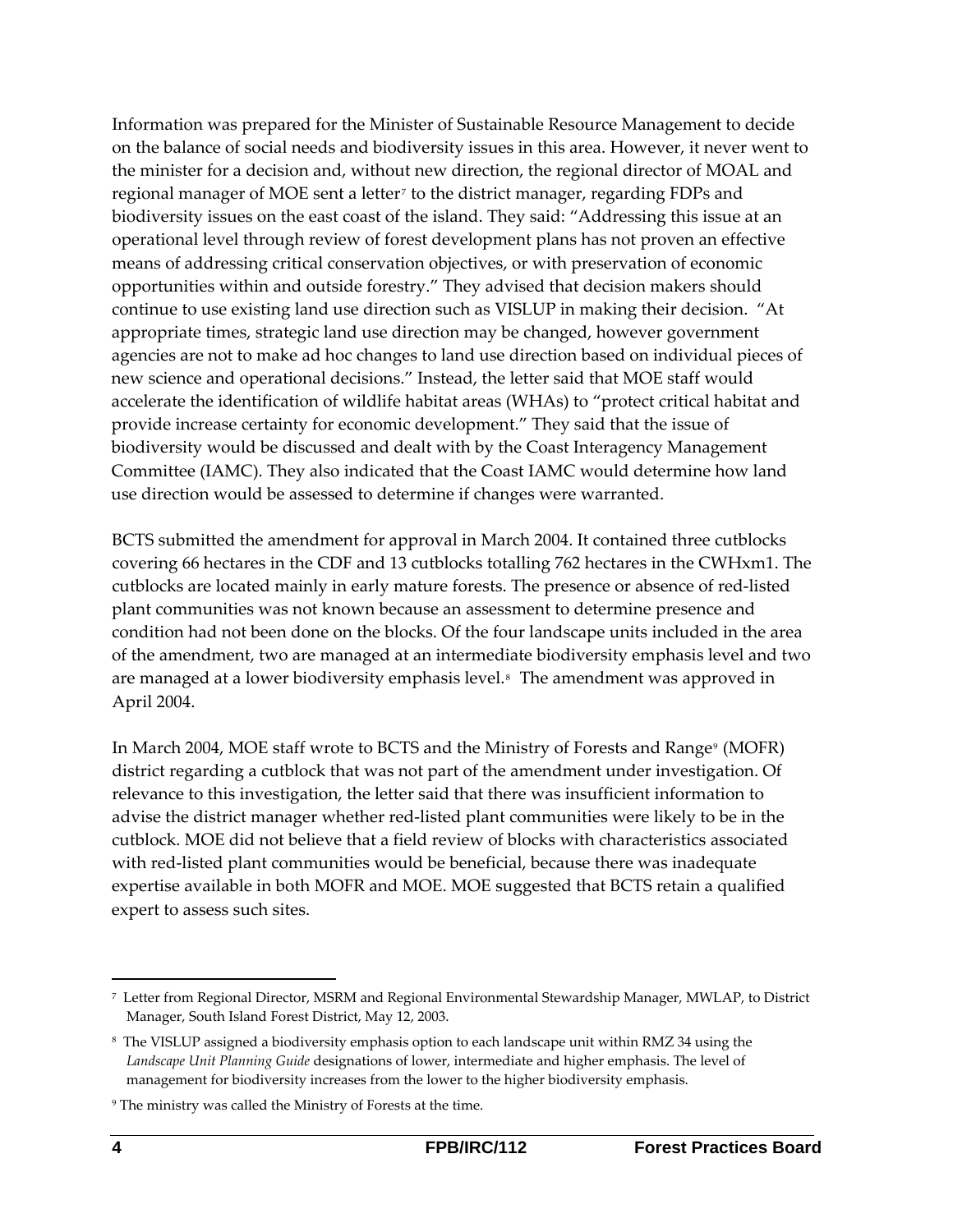<span id="page-11-0"></span>This is the second investigation of a complaint by the Carmanah Forestry Society relating to the approval of a BCTS FDP in the Cowichan operating area. The first investigation concluded in 2002.[10](#page-11-1) In that investigation, the Board said that it was appropriate for the district manager to conclude that forest resources on southeast Vancouver Island were adequately managed and conserved when the FDP was put into effect. However, the Board also recommended that the Vancouver Island Interagency Management Committee (IAMC) review the effectiveness of the strategy to manage species-at-risk in accordance with the Forest Practices Code, and to maintain the diversity and abundance of native species and their habitats in RMZ 34.

The Coast IAMC responded to the Board's recommendation in April 2003, stating that such an assessment was difficult because the strategy relied upon landscape‐level planning that had not been completed. The IAMC anticipated that monitoring of plan implementation and effectiveness might begin after completion of major planning initiatives in 2004. In July 2005, the Board was advised that a review had still not been done. At the provincial level there is an effort to develop a strategy to review and assess land use plans. The IAMC will review the land use plan when it is able.

#### **Discussion**

The Board investigated whether it was reasonable for the district manager to be satisfied that the amendment would adequately manage and conserve red‐listed plant communities.

The complainant asserted that the district manager's rationale did not consider the information on the CDC website regarding the imperilled status of plant communities in the CDF and CWHxm1, and the conservation value of occurrences in younger forests. The complainant said the district manager had failed to provide adequate protection to those plant communities, and relied too much on government policy and not enough on expert advice indicating that red‐listed plant communities are at high risk. More generally, the complainant believed that continued harvesting would inevitably result in the extirpation of red‐listed plant communities.

The *Forest Practices Code of British Columbia Act* and regulations (the Code) applied to the approval of the FDP amendment, so the investigation considered the requirements of the Code at that time. The Code does not apply to the private lands on southeast Vancouver Island.

The Code required that the district manager be satisfied that the FDP amendment adequately managed and conserved the forest resources of the area to which it applied, before the plan could be approved. That determination involved discretion. Both the Forest Appeals Commission and the BC Court of Appeal have made decisions discussing the

<span id="page-11-1"></span><sup>&</sup>lt;u> 1989 - Johann Stein, marwolaethau a bh</u> <sup>10</sup> *Small Business Forest Enterprise Program FDP for Southeast Vancouver Island,* FPB/IRC/74, July 2002.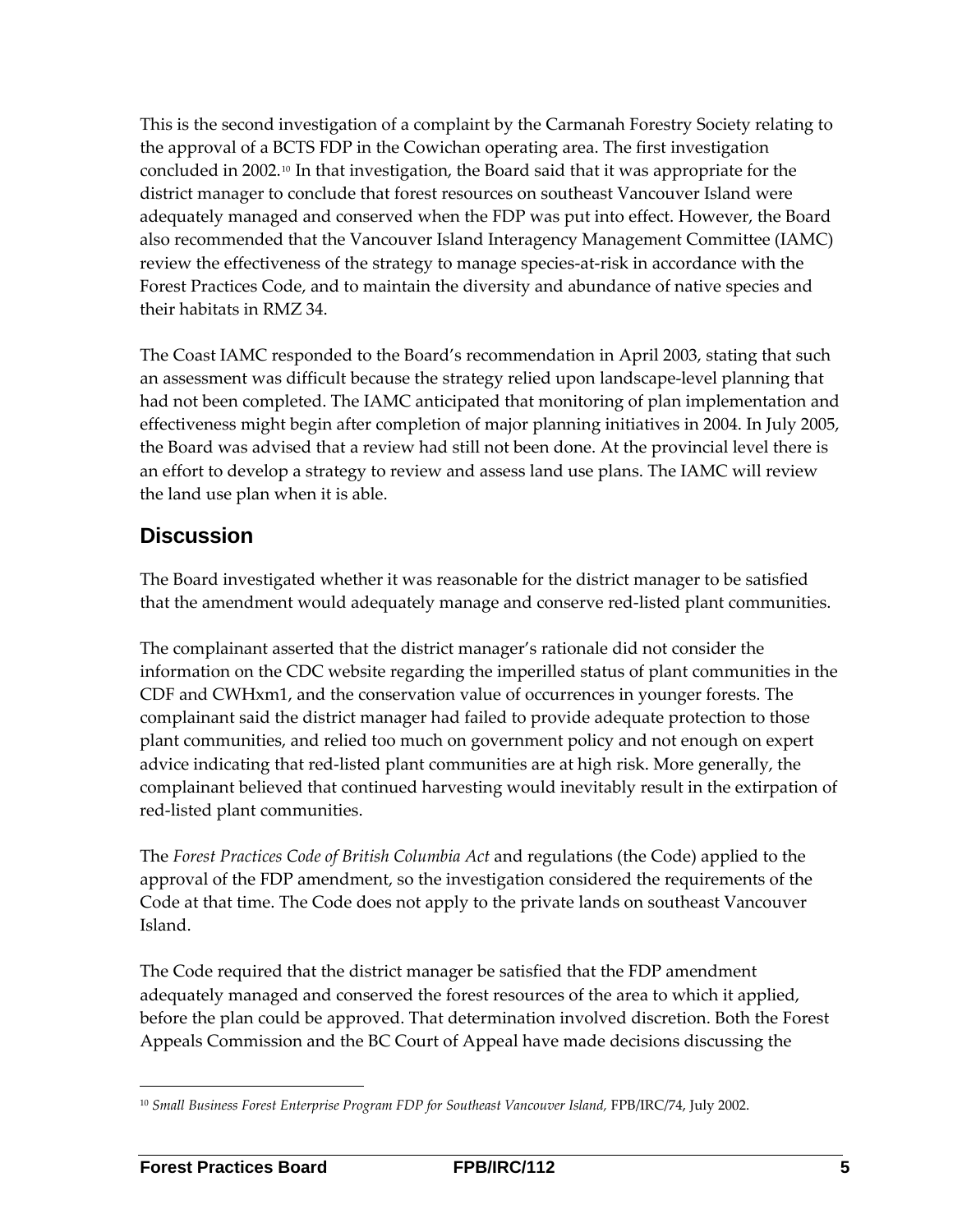statutory discretion involved in applying the "adequately manage and conserve test" in the Code. In *Cattermole[11](#page-12-0)*, the Court of Appeal said:

The test to be satisfied under this section is a subjective one based on the opinion of the district manager making the decision. That is not to say that the district manager has *carte blanche* to make a decision based on whim or irrelevant criteria, but it indicates a legislative intent to give district managers considerable leeway in making their decisions.

The Board looks beyond strict compliance and reviews discretionary decisions to determine if they are within a range of reasonableness, not whether they are the best or most optimal decision.

The standard the Board uses is: was the decision consistent with sound forest practices, did it achieve the intent of the Code and was it based on an adequate assessment of available information? In applying this standard, the Board considers if the decision was made in circumstances where sufficient information was available. The Board therefore reviewed what information the district manager considered, and the decision process followed, for being satisfied that the plan would adequately manage and conserve the forest resources.

#### **Management of Species-at-Risk**

The approval decision considered species‐at‐risk in the area of the amendment. On Crown land, habitat for species or ecosystems at risk can be managed under a number of processes: protected areas; stand‐and landscape‐level forest practices; old growth management areas (OGMAs) or wildlife habitat areas (WHAs) for species designated as species‐at‐risk.

Species can receive habitat protection through designation of parks or other protected areas that encompass the habitat. Within managed Crown forest, habitat protection for a species can be addressed at a broad strategic level in a land use plan for a region. Alternatively, it can be dealt with through more site‐specific landscape level planning. Generally, the Code anticipates that the habitat requirements of most species will be met through the application of landscape‐and stand‐level practices recommended in the *Biodiversity Guidebook*, the *Landscape Unit Planning Guide* and the *Riparian Management Area Guidebook*.

Protection of habitat for species-at-risk is also a consideration in planning for OGMAs. OGMAs were intended to be a key means of maintaining biodiversity in a landscape. Government has set targets for OGMAs, which are a percentage of the total amount of Crown forest land in each forest district. In most of the province, the forested land is all owned by the Crown. However, on the east coast of Vancouver Island, Crown land makes up only about ten percent of the forest area and the rest is privately owned. Since the

<span id="page-12-0"></span><sup>&</sup>lt;u> 1989 - Johann Barn, mars ar breithinn ar chuid ann an t-</u> <sup>11</sup> Western Canada Wilderness Committee v. British Columbia (Ministry of Forests, South Island Forest District), 2003 BCCA 403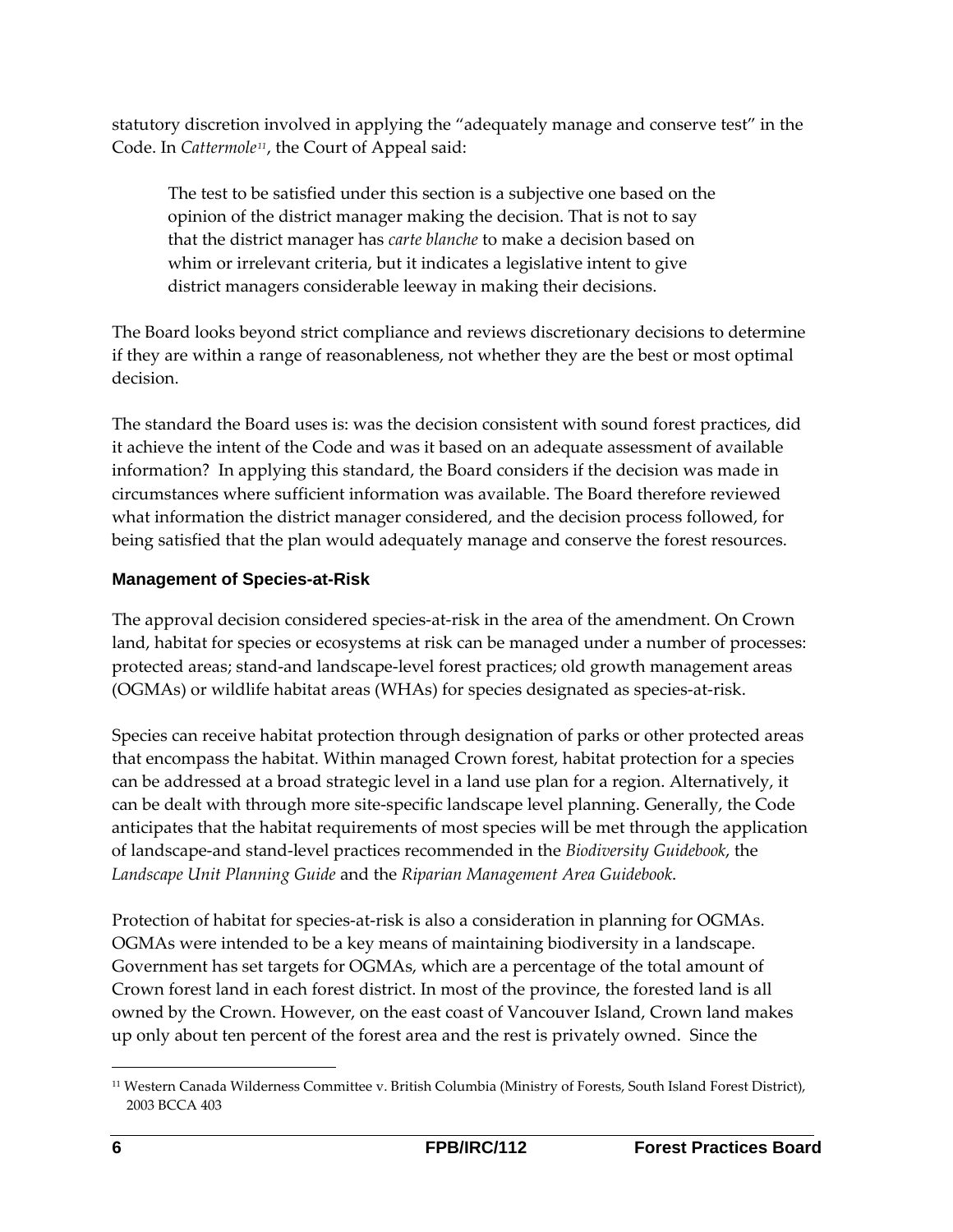OGMA targets can only be applied on Crown land, the old growth retention targets are low and likely of limited ecological value for meeting the original intention for OGMA designation.

Designation of WHAs is accomplished through policy set out in the Identified Wildlife Management Strategy (IWMS). The IWMS fills conservation gaps that are not adequately dealt with by protected areas or OGMA planning. .If a species is designated as a "species-atrisk," the Ministry of Environment can establish WHAs for these species if that is compatible with existing government objectives for the area. Habitat is protected within WHAs by restrictions on forest practices.

In the IWMS version in effect at the time the district manager approved the amendment, one red‐listed plant community in the CDF was included, and one WHA was established for that plant community. However, application of the IWMS is restricted by policy to having a maximum impact of one percent of the short-term timber supply in a district. At the time of the FDP amendment approval, WHAs for other species had already reached the one percent cap in the South Island Forest District.

Therefore, although there are planning tools available to manage these vulnerable plant communities, these are greatly restricted under existing policy. Further, as of May 2004, a new government order designating species‐at‐risk does not designate any plant communities as species-at-risk, so the WHA tool is no longer available for conserving the plant communities in question.

#### **Information considered and the decision process**

In the written rationale for the approval decision, the district manager discussed the management of red‐listed plant communities in general terms. The district manager was aware that several plant communities in the CDF and CWHxm1 were red‐listed by the CDC, and that the majority of the cutblocks in the amendment were in those ecosystems.

However, the rationale did not discuss the occurrence of red‐listed plant communities in younger forests. There was also no reference to it in the text of the FDP amendment. The complainant feels the district manager should have acknowledged the risk the amendment posed to conservation of red‐listed plant communities. The complainant also believes that the district manager should have more fully documented the risk assessment in the rationale.

The district manager assessed risk to evaluate the impact of the amendment on red‐listed plant communities. Risk assessment is the process of determining the likelihood and magnitude of loss or damage. Approval of any proposed plan will inherently present some degree of risk to one or more forest resources. For Code purposes, the decision maker need only be satisfied that the plan is more likely to manage and conserve forest resources than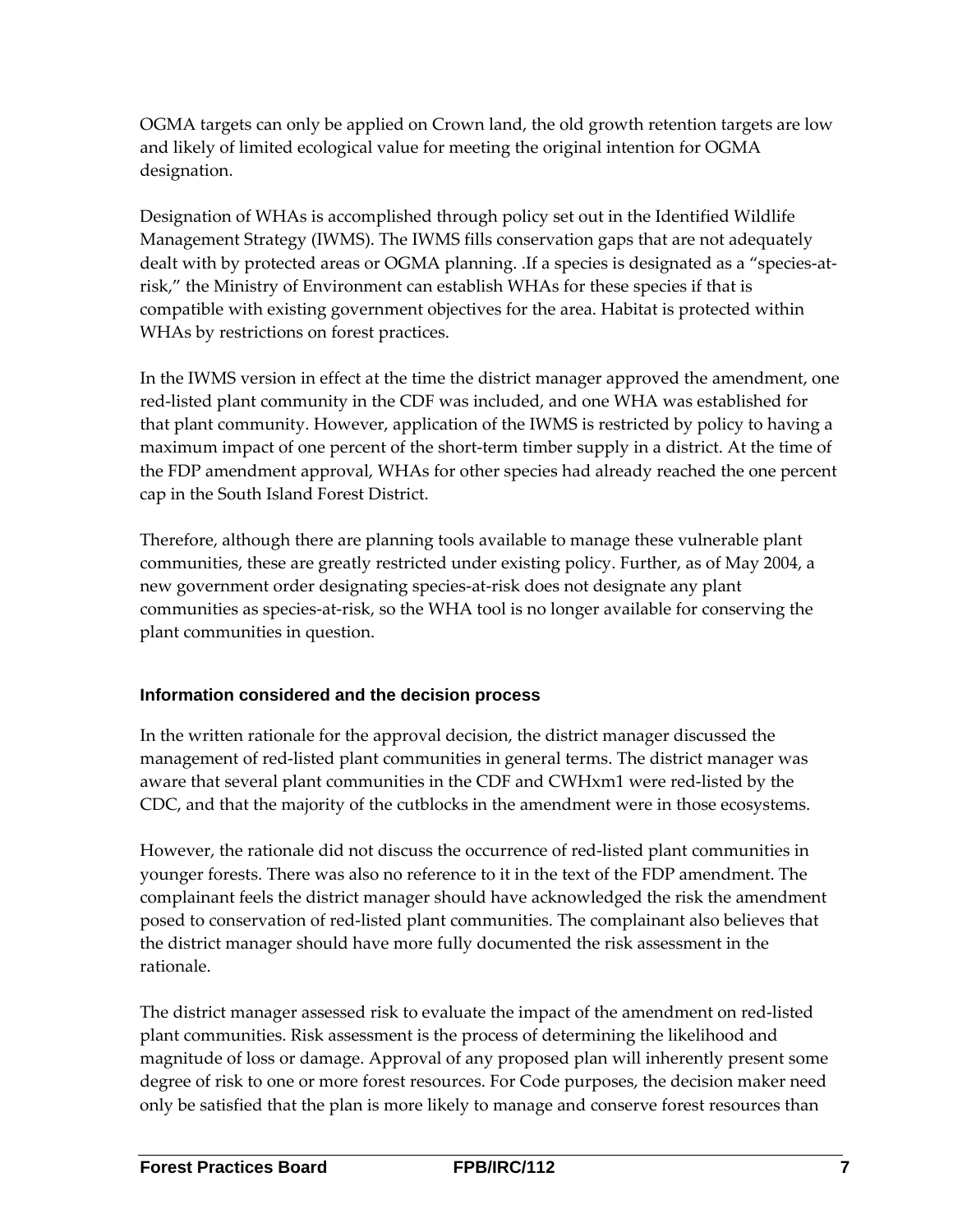not. The district manager decides how much weight to give to various sources of information.

The district manager was aware of the structural stages issue (i.e., the importance of plant community occurrences in younger forests) and the concern for conservation of red‐listed plant communities. The district manager had read and considered the MOE staff correspondence to BCTS, and also considered information about red‐listed plant communities and structural stages on the CDC website. The district manager believed that the CDC information was not necessarily the best information because of the limited level of ecosystem surveying done by the CDC, but acknowledged the concern about red‐listed plant communities and did not discount the CDC information or question whether the listed communities were at risk.

The district manager also considered maintaining options to achieve landscape unit targets for OGMAs. This consideration included reviewing seral stage information prepared by district staff for each landscape unit, and reviewing forest cover maps. The seral stage information indicated that there was no old growth remaining in either the CDF or the CWHxm1 ecosystems, in any of the four landscape units involved. There was also very little mature forest remaining; much of the proposed harvesting was in early mature forest. Nevertheless, the district manager was satisfied that the full target for old growth retention could eventually be met as younger forest was allowed to become old in each landscape. While the old forest targets could be met over time, the OGMAs will likely initially include no old forest and little mature forest.

The *Landscape Unit Planning Guide* states that the old seral forest for the CDF and CWHxm1 should make up more than nine percent of the forested landbase. Because this is applied only to Crown land, the resulting target, when both private and Crown land are considered, translates to less than 0.4 percent of the forested landbase for the CDF. For the CWHxm1, the percentage of private/Crown forested landbase represented by the target is less than 3 percent. Although attainment of the old seral targets is the responsibility of MOAL, the district manager considered the old seral targets when determining how the amendment managed red‐listed plant communities.

The district manager considered the Holt/Mackinnon old growth strategy report and referred to it in the rationale, but believed that there was nothing of substance to consider in the recommendations, because the report was directed at landscape unit planning by MOE and MOAL. However, the report did provide corroboration for the CDC information and supported the concerns expressed by MOE staff. The report also provided relevant advice that old seral targets are too low to be ecologically significant.

In addition to old seral targets and draft OGMAs, in assessing the risk from the proposed cutblocks in the CWHxm1 ecosystem, the district manager considered other existing or proposed constraints within the CWHxm1 landbase. In the four landscape units covered by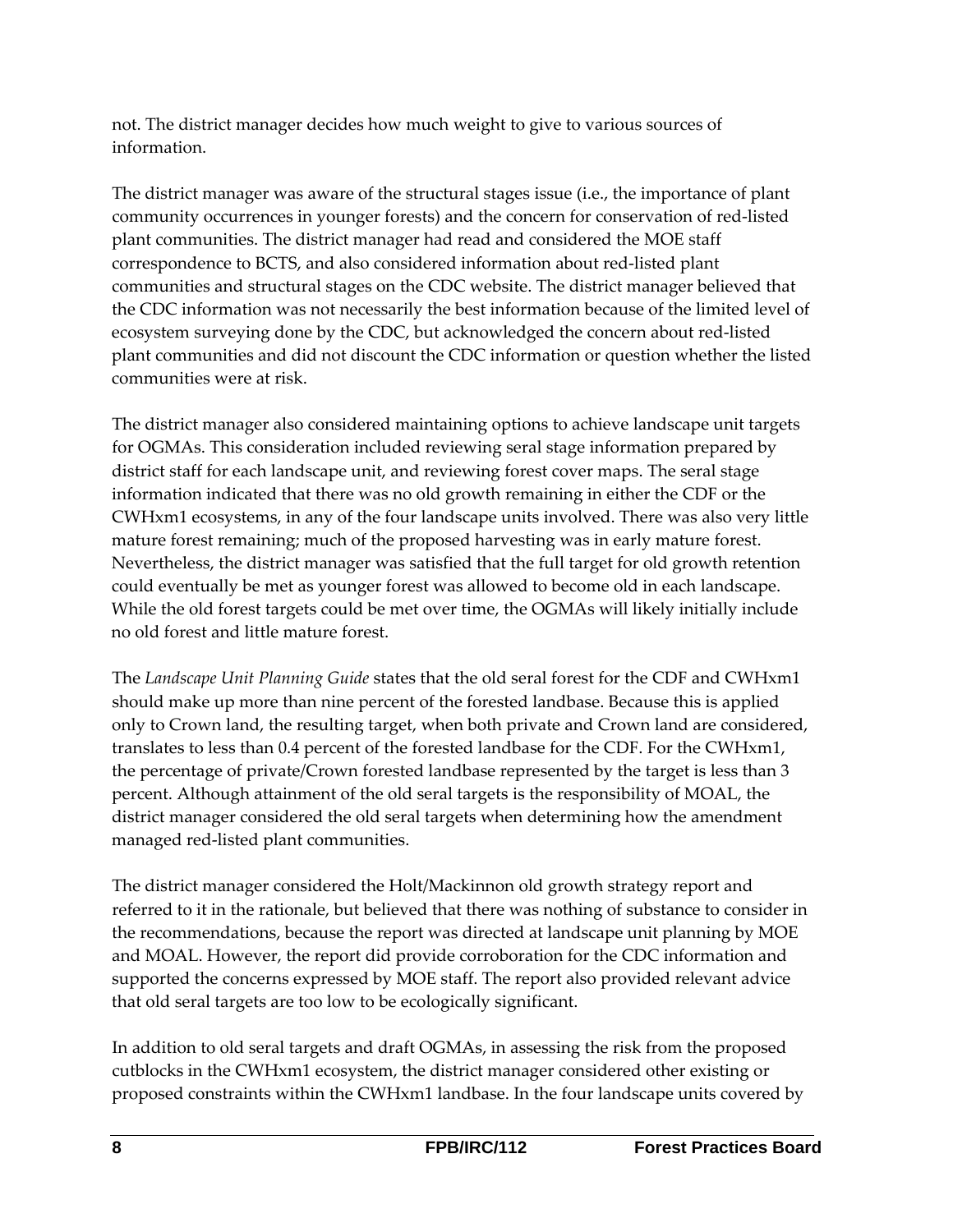the amendment, the district manager's rationale identified 576 hectares within the CWHxm1 ecosystem that were included in established ungulate winter ranges. There were also 519 hectares within the CWHxm1 ecosystem in proposed marbled murrelet WHAs. Approval of the 762 hectares of harvesting in the CHWxm1 resulted in 9570 hectares of early mature and mature forest remaining within that ecosystem in the landscape units.

The Code did not require the district manager to consider the IWMS, except where a WHA had been established. However, the district manager did consider both volume 1 and draft volume 2 of the IWMS for the cutblocks in the CDF ecosystem. Information on the conditions within the stands in these cutblocks was compared with the criteria for 'higher priority' sites for the two CDF plant communities included in both versions of the IWMS. The stands in the cutblocks were second growth, and had some disturbances and activities that were not consistent with the IWMS description. The district manager therefore determined that these were not 'higher priority' sites for conservation.

However, priority could only be determined by comparison with other known occurrences of these plant communities. The cutblocks may have been in the best available condition, relative to other remaining sites; these sites may have been important strictly from the point of view of conserving enough occurrences of any one plant community. Given the identified high risk and the limited landbase available, it was not reasonable to only consider if sites met the best case criteria. As an example, MOE had a consultant assess the conservation value of two parcels of Crown land in the CDF. Both contained stands that were second growth and had been disturbed by past and current activities. However, the consultant determined that both sites were good candidates for conservation of the red‐listed plant communities present. [12](#page-15-0)

Government policy is that WHAs must not constrain more than one percent of the short‐ term timber supply for the district. This limit had already been reached in the South Island Forest District, so there was no flexibility to create more WHAs and still abide by the policy. In 2003, the South Coast IAMC requested that the one percent cap be reviewed by policy makers, but that has not happened.[13](#page-15-1) Dealing with the constraint of the one percent cap for the IWMS was not the district manager's responsibility. Nevertheless, options for WHAs were part of the district manager's consideration for how the amendment managed red‐ listed plant communities.

The district manager considered, and took guidance from, government policy on biodiversity as set out in the VISLUP. This was policy and not legally binding. The VISLUP objectives for biodiversity, including the old seral targets, do not provide the level of management that experts considered necessary to conserve these plant communities. The

<u> 1989 - Johann Stein, marwolaethau a bh</u>

<span id="page-15-0"></span><sup>12</sup> Fuller, Robert, 2004, Assessment of Crown Land Parcels.

<span id="page-15-1"></span><sup>13</sup> Letter from Chair of Coast IAMC to Director of Biodiversity Branch, MWLAP, Nov. 17, 2003.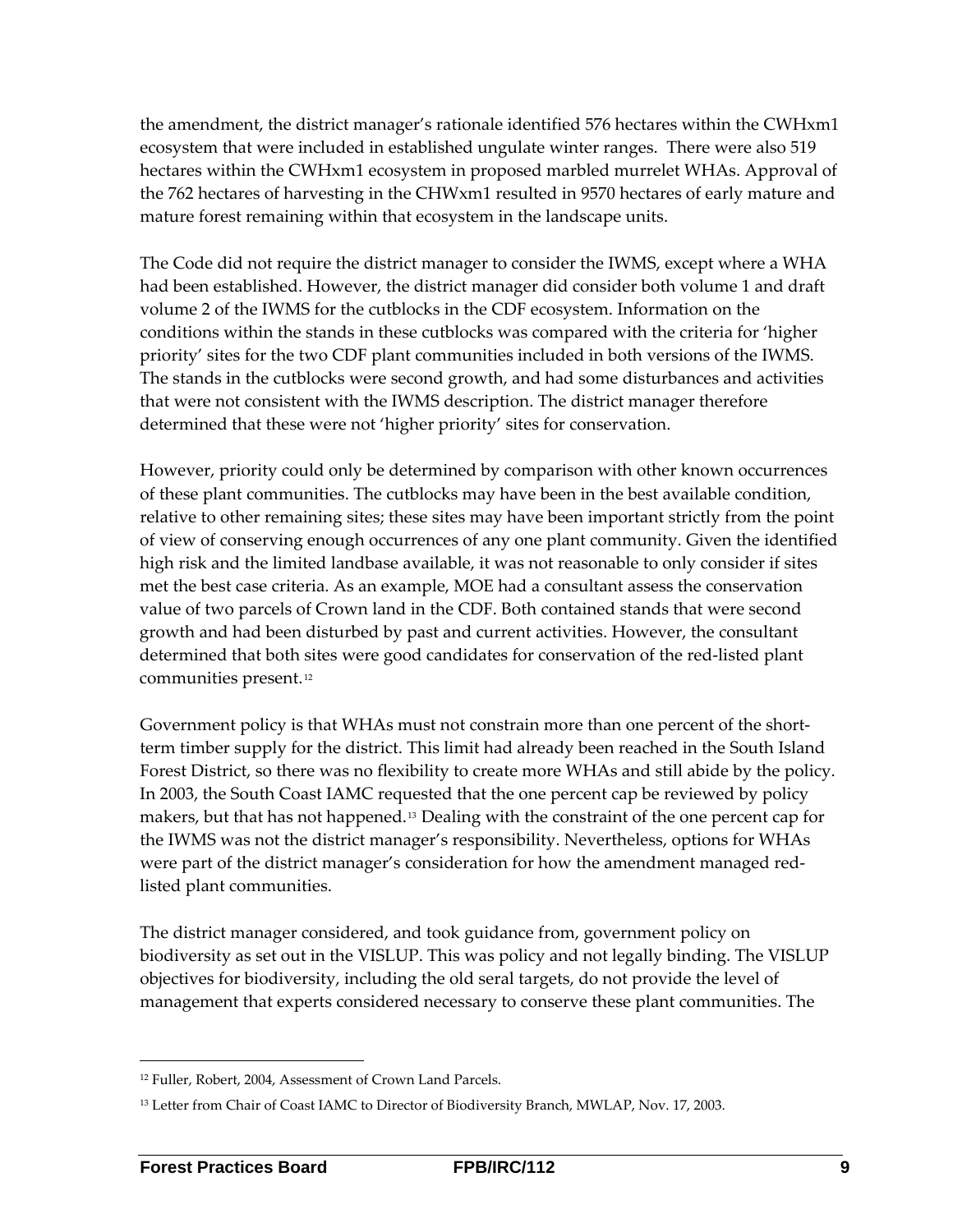Holt/Mackinnon report strongly recommended higher targets for old growth to avoid a very high risk to biodiversity and to be scientifically justifiable.

The district manager also considered the May 2003 MOAL/MOE letter**.** That letter resulted from discussions with MOFR about how to deal with harvesting on the east coast of Vancouver Island. The MOAL regional director and MOE regional manager said they would address the issue through their own planning processes. However, as previously discussed, the OGMA and WHA management tools were of no practical use in conserving red‐listed plant communities because of policy restrictions.

The district manager's decision only applied to Crown land that made up the area of the plan, and did not consider how many occurrences of red‐listed plant communities on Crown land might be required to adequately conserve the communities across the landscape, assuming that most of the occurrences on private land could be lost due to development. Whether OGMAs or WHAs would actually be used to manage red‐listed plant communities was not the district manager's responsibility. Enough area remained for government to achieve higher levels than the current targets if it decided to.

The CDC list describes plant communities and correlates them to specific ecosystem types (e.g., CDF). However, this does not mean that a rare plant community actually exists in all locations of these ecosystems. Determining the actual presence of a red‐listed plant community requires a field assessment. Size and condition of the community are also important to determine the community priority for conservation. CDC staff explained that the few parks in the CDF were largely impacted by invader plant species and fragmentation and, therefore, contain few viable occurrences. The district manager acknowledged that the presence or absence of red‐listed plant communities within the cutblocks could not be known without a field assessment. Therefore, it was not known if any remaining options for OGMAs and WHAs would include red‐listed plant communities or whether conservation options were being lost.

In deciding whether to approve an operational plan and deciding whether a resource will be adequately managed and conserved, a district manager must consider environmental, economic and social resource objectives. The district manager stated that economic/social issues had to be balanced with the need for conservation. The district manager knew that MOE staff wanted to assess areas for red‐listed plant community occurrences and had recommended deferring logging until a conservation strategy was developed. But the district manager also believed that simply delaying approval was inconsistent with some economic and social values, as well as the policy advice provided by senior officials at MOE and MOAL.

The district manager could only approve the amendment if satisfied that it would adequately manage and conserve the resource. This requirement is a safety net in the Code to ensure resource impacts are properly considered. The district manager therefore had the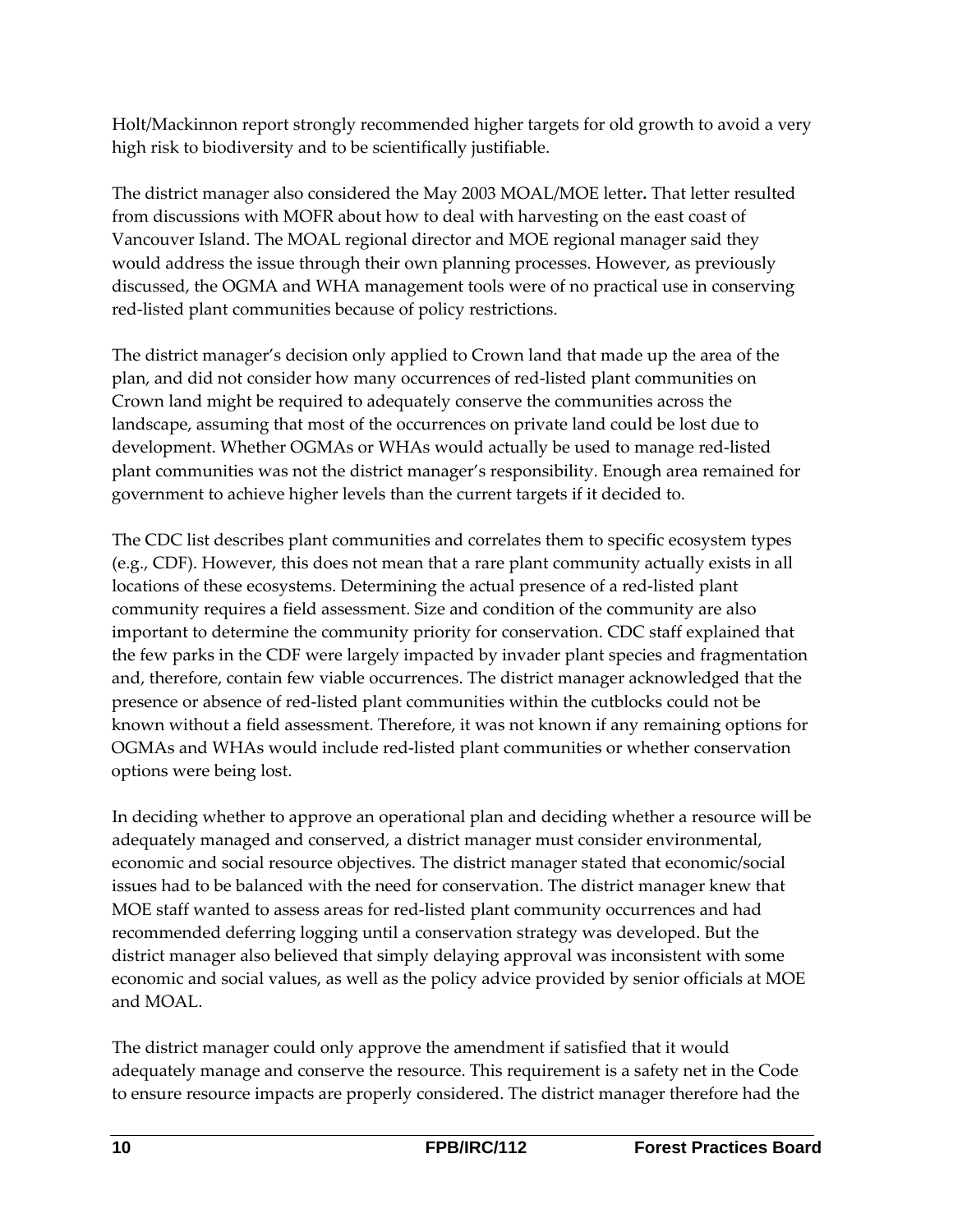authority to say that no harvesting should occur on the proposed cutblocks, but was satisfied that the amendment would adequately manage and conserve red-listed plant communities. The district manager also considered that the FDP committed BCTS to protecting climax and near climax occurrences of red‐listed plant communities. However, the issue for the Board in this case is the occurrences in younger stands.

The district manager gave weight to the commitment that BCTS would consult with MOE staff if red‐listed plant communities were found during cutblock layout. If these could be identified, the BCTS strategy was to protect these in wildlife tree patches. However, the district manager said that management using wildlife tree patches was a minor consideration in the final determination—the nature of the surrounding landscape and the likelihood of plant occurrences there was more important.

In summary, the district manager had expert advice from the CDC, MOE staff and a hired consultant, all indicating that red‐listed plant communities were at high risk of extirpation on the east coast of Vancouver Island. Policy advice from the regional director of MOAL and regional manager of MOE regarding OGMAs and WHAs was considered in the risk assessment. However, the district manager was aware that the utility of those tools was severely constrained by policy. The ecological information available for the proposed cutblocks, and on the management options outside of those cutblocks, was not sufficient to determine the implications, or the degree of conservation, for red‐listed plant communities that might, or might not, actually occur in those blocks. The district manager had the authority to request more information from BCTS or other government agencies about the presence or absence of red‐listed plant communities within the cutblocks, but did not.

Collection of plant community inventory is not the responsibility of MOFR but, even without inventory data, there was a high likelihood that red‐listed plant communities were present in the proposed cutblocks. The government's direction, as stated in an internal bulletin,[14](#page-17-0) is that broad land use decisions should be made by Cabinet, but that doesn't mean that the statutory decision maker has to wait for provincial direction or a higher level plan to address specific habitat requirements for plants, animals or ecosystems within a forest development plan area. The bulletin also states that accepting a high risk of elimination of a species or a population of a species is likely unreasonable, regardless of the potential benefits.

Was the decision to approve the cutblocks within the range of reasonable decisions? It is very significant that the small proportion of Crown land in the area of concern greatly reduces the ecological effectiveness of OGMAs and WHAs. They cannot be relied upon to effectively mitigate loss of rare plant communities. The approval was consistent with VISLUP policy and guidance from the MOE regional manager and MOAL regional director,

<u> 1989 - Johann Barn, mars ar breithinn ar chuid ann an t-</u>

<span id="page-17-0"></span><sup>14</sup> Forest Practices Code Bulletin #4, *Advice to Statutory Decision Makers and their Staff from Compliance and Enforcement Branch,* July 2000.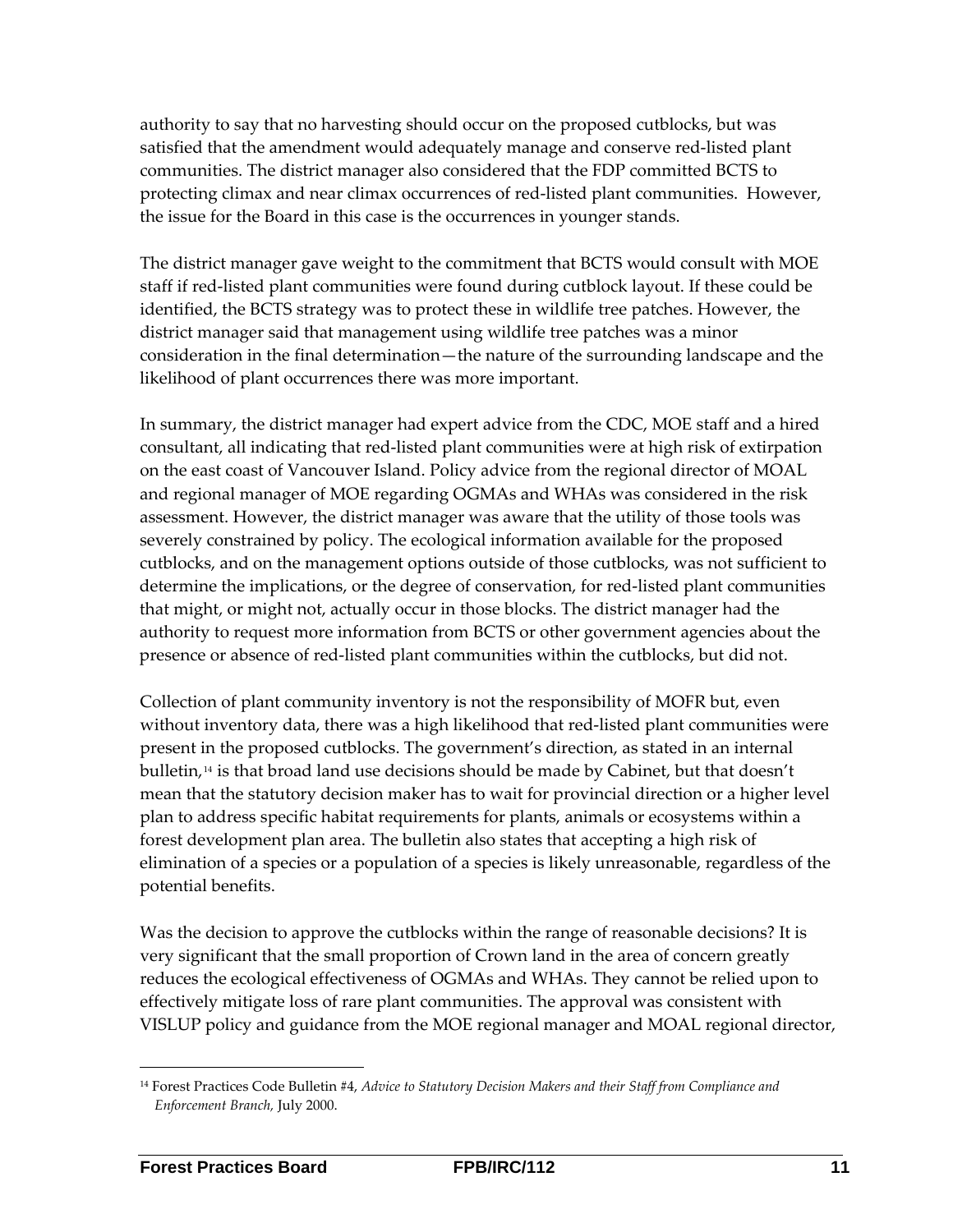<span id="page-18-0"></span>but the district manager was not constrained by this and considered other information in the approval decision.

For the cutblocks in the CWHxm1, the district manager believed that the amount of remaining forest stands was sufficient to ensure that there would be other occurrences and that the area proposed in cutblocks would not significantly increase the risk of extirpation. Given this, and the fact that the risk to the CWHxm1 is not as great as the CDF, the decision is within the range of reasonableness.

The situation for the CDF is more critical and the area remaining is relatively small. The cutblocks would impact 67 hectares, leaving 669 hectares in early mature and mature seral stands in the four landscape units covered by the amendment. The district manager believed that the sites were not high priorities for conservation. However, without a site assessment for red‐listed plant communities, the district manager could not reasonably be satisfied that a significant portion of remaining viable sites for one of the many red‐listed plant communities, or the most viable occurrences for them, would not be impacted by the cutblocks. The consideration for the cutblocks in the CDF warranted a greater degree of caution because of the risk of extirpation of plant communities. It was, therefore, not reasonable for the district manager to be satisfied that the plan amendment would adequately manage and conserve the red‐listed plant communities in the area of the plan within the CDF ecosystem.

## **Conclusions**

The district manager was placed in a difficult situation. On the one hand there was policy direction for biodiversity and timber objectives both supporting approval of the plan. On the other hand there was expert opinion that red‐listed plant communities were at very high risk of extirpation in the area of the plan. MOE and MOAL were not able to fill information gaps about the locations of red‐listed plant communities within the cutblocks or outside of the cutblocks.

For the cutblocks in the CWHxm1, the situation was less critical than in the CDF. There are fewer red‐listed plant communities and a larger landbase. It was reasonable for the district manager to be satisfied that the amendment did not significantly impact the conservation options for red‐listed plant communities in the CWHxm1. However, continued harvesting without a conservation strategy in place will put red-listed plant communities within this ecosystem at greater risk.

For the cutblocks in the CDF, the situation is the most critical. The proposed cutblocks would impact an already heavily impacted ecosystem. The district manager felt that if red‐ listed plant communities were present in the cutblocks, they would not be a high priority for protection in WHAs. However, without requiring more information in the form of a site assessment for red‐listed plant communities, the district manager could not know that the